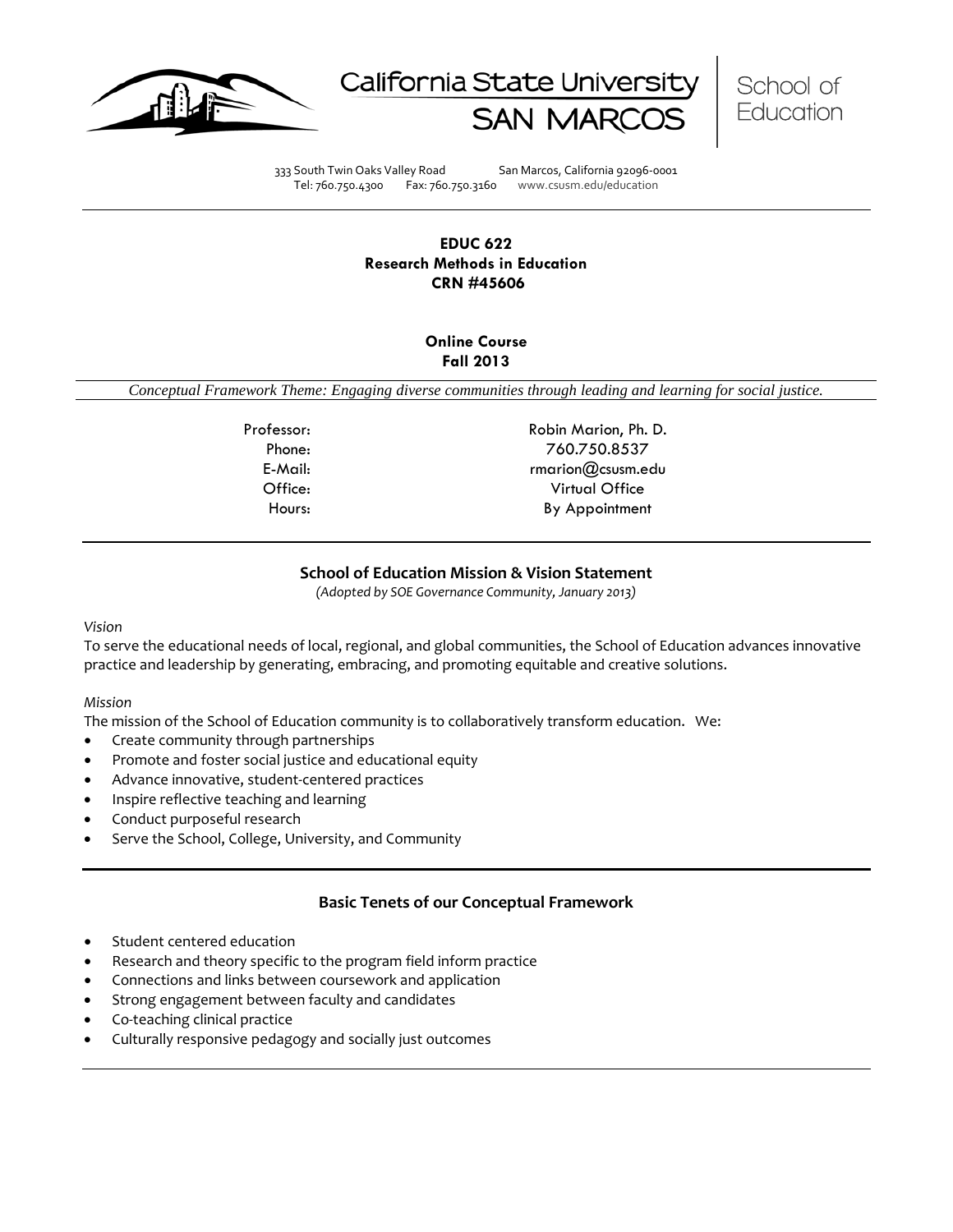# **Table of Contents**

# **COURSE DESCRIPTION**

<span id="page-1-0"></span>A core course designed to introduce educational practitioners to the fields of educational research and evaluation. Explores quantitative and qualitative methods of designing and conducting research and evaluation in the context of classroom settings. Further examines measurement, assessment, common statistical techniques, and methods for critiquing research and program evaluation studies.

MARION: This core course is designed to introduce educational practitioners to the field of educational research. Course participants will explore quantitative, qualitative and mixed methods of designing and conducting research in the context of educational settings. We will examine common research practices, methods, and analytical strategies while developing a critical eye for high caliber research.

<span id="page-1-1"></span>This course facilitates development of research skills in order for class participants become confident creators of knowledge as well as discerning consumers of research. In addition to laying a foundation of knowledge in the area of research practices and procedures, students will apply that knowledge by conducting a mini-study of their own practice. Throughout the course students will write up a brief version of each of five research 'chapters.' This serves as practice for articulation of a Masters' research proposal and final report. The mini-study may serve as a pilot for development of the final MA thesis or project for students who have identified a thesis focus.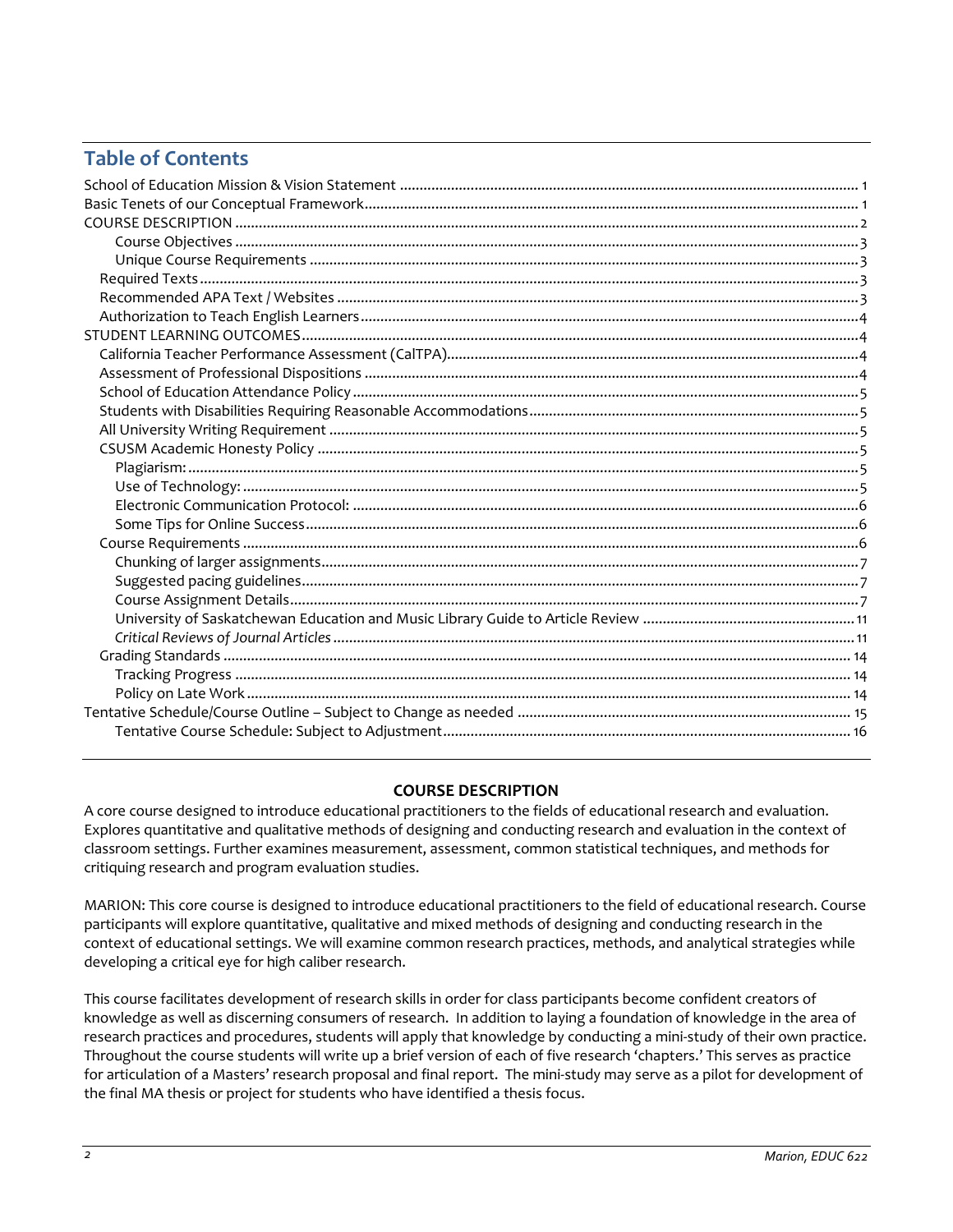## **Course Objectives**

This course is designed to develop skills and knowledge about educational research practices followed by application of that skill and knowledge to an actual research mini-study. After completing this course participants should be able to:

- *Participate as a scholar in* **individual, small group and large group activities** relevant to critiquing, conducting, writing up, and publishing educational research, as developed in the **Scholarly Research Practices Assignment.**
- *Use systemic research practices and procedures* to identify an issue, craft a research question, search the literature, plan appropriate methodology, address Human Subjects concerns, collect and analyze data, and determine implications of a research study, as practiced in the practitioner research mini-study for the **Scholarly Research Practices Assignment***.*
- *Demonstrate expertise in one-on-one Peer Review* by responding to early of drafts of written work by peers, as learned through the **Peer Review Assignment**.
- *Employ a well-trained critical eye to critique published research* through looking into the credentials of a research scholar, determining the impact on the field using the Social Science Citation Index, ascertaining if appropriate research procedures were employed, and discerning whether the conclusions made flow from the data presented, as developed while writing an Article Review for the **Peer Review Assignment**.
- Fully describe **elements of a traditional five-chapter research report** and ways to articulate each element using APA format, as practiced in the **Writing Up Research Assignment.**
- *Write up research in a scholarly manner by outlining the research process, findings, and implications* in a traditional formal manner that mirrors writing a Master's Thesis, as practiced when writing a Research Article for a practitioner research mini-study in the **Writing Up Research Assignment.**

## <span id="page-2-0"></span>**Unique Course Requirements**

The class will be conducted entirely online, and assignments will be shared in the online environment with some or all of the course participants.

## **Required Texts**

<span id="page-2-1"></span>Booth, W.C., Colomb, G.G. & Williams, J.M. (2008). *The Craft of Research, Third Edition*, Chicago, IL: The University of Chicago Press.

Hubbard, R.S. & Power, B.M. (2012). *Living the questions: A guide for teacher researchers*, 2<sup>nd</sup> Ed., Portland. Maine: Stenhouse Publishers.

Articles / websites / videos on various course topics are required reading/watching/browsing and will be linked in the course shell. Speak with the instructor about helpful reading strategies if assigned materials are taking too long, or if you need a reading accommodation.

## **Recommended APA Text / Websites**

<span id="page-2-2"></span>American Psychological Association*.* (2010). *Publication manual of the American Psychological Association, Sixth Edition.* Washington, DC: APA.

Most American Psychological Association (APA) style is accessible on the APA website at: <http://www.apastyle.org/index.aspx>

The Purdue OWL site is very rich in resources: <http://owl.english.purdue.edu/owl/resource/560/01/>

Cornell University Library offers formatting advice: <http://www.library.cornell.edu/resrch/citmanage/apa>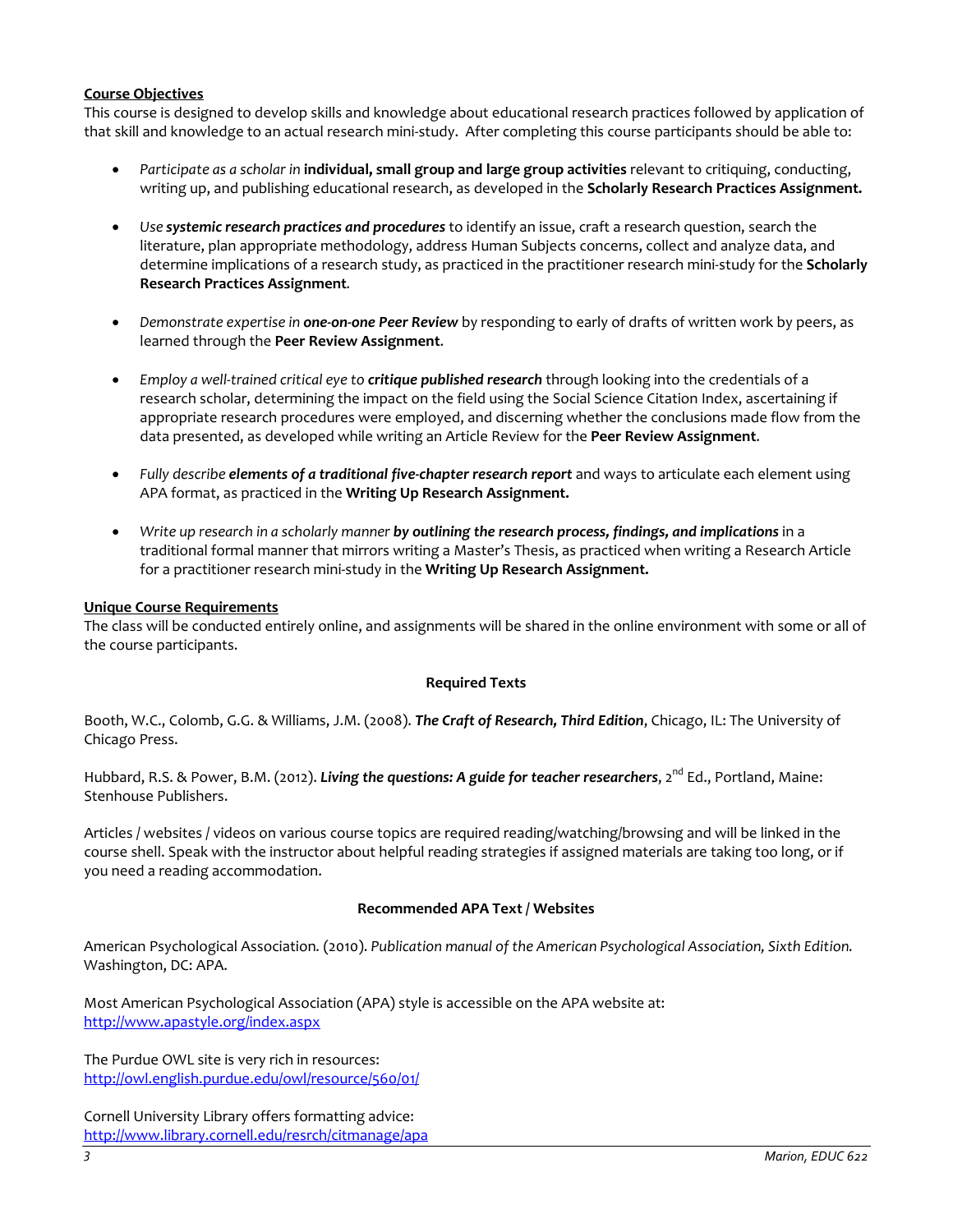Various websites offer automated citation builders as well, but beware of the downloads that come with them, and double check the style and format to avoid errors.

## **Authorization to Teach English Learners**

<span id="page-3-0"></span>This credential program has been specifically designed to prepare teachers for the diversity of languages often encountered in California public school classrooms. The authorization to teach English learners is met through the infusion of content and experiences within the credential program, as well as additional coursework. Candidates successfully completing this program receive a credential with authorization to teach English learners. *(Approved by CCTC in SB 2042 Program Standards, August 02)*

# **STUDENT LEARNING OUTCOMES**

<span id="page-3-1"></span>This Master's level Research Methods course is designed to increase awareness, knowledge and skills related to educational research from the perspective of a research practitioner and consumer. This understanding will arise from studying instructional dynamics of schools and the impact on teaching and learning. This will occur using structured activities in various groupings including: individuals, pairs, small groups and whole groups to both learn about and apply systematic research practices. Class participants will have the necessary foundation for critiquing and systematically engaging in research to improve schooling and classroom teaching practice as they complete a Master's Thesis/Project.

Class participants who go on to leadership roles will be better prepared to use educational research to inform all decisions. Those completing the course will have the tools to make informed choices about future innovations in schooling, as they participate in local school governance since they will be more effective consumers of research. The systematic research process is a way of making meaning in whatever future undertakings course participants may engage, as it is a fundamental skill that is applicable in multiple contexts.

## **California Teacher Performance Assessment (CalTPA)**

<span id="page-3-2"></span>Beginning July 1, 2008 all California credential candidates must successfully complete a state-approved system of teacher performance assessment (TPA), to be embedded in the credential program of preparation. At CSUSM this assessment system is called the CalTPA or the TPA for short.

To assist your successful completion of the TPA, a series of informational seminars are offered over the course of the program. TPA related questions and logistical concerns are to be addressed during the seminars. Your attendance to TPA seminars will greatly contribute to your success on the assessment.

Additionally, SoE classes use common pedagogical language, lesson plans (lesson designs), and unit plans (unit designs) in order to support and ensure your success on the TPA and more importantly in your credential program.

The CalTPA Candidate Handbook, TPA seminar schedule, and other TPA support materials can be found on the SoE website: <http://www.csusm.edu/education/CalTPA/ProgramMaterialsTPA.html>

## **Assessment of Professional Dispositions**

<span id="page-3-3"></span>Assessing a candidate's dispositions within a professional preparation program is recognition that teaching and working with learners of all ages requires not only specific content knowledge and pedagogical skills, but positive attitudes about multiple dimensions of the profession. The School of Education has identified six dispositions – social justice and equity, collaboration, critical thinking, professional ethics, reflective teaching and learning, and life-long learning—and developed an assessment rubric. For each dispositional element, there are three levels of performance - *unacceptable*, *initial target*, and *advanced target*. The description and rubric for the three levels of performance offer measurable behaviors and examples.

<span id="page-3-4"></span>The assessment is designed to provide candidates with ongoing feedback for their growth in professional dispositions and includes a self-assessment by the candidate. The dispositions and rubric are presented, explained and assessed in one or more designated courses in each program as well as in clinical practice. Based upon assessment feedback candidates will compose a reflection that becomes part of the candidate's Teaching Performance Expectation portfolio. Candidates are expected to meet the level of *initial target* during the program.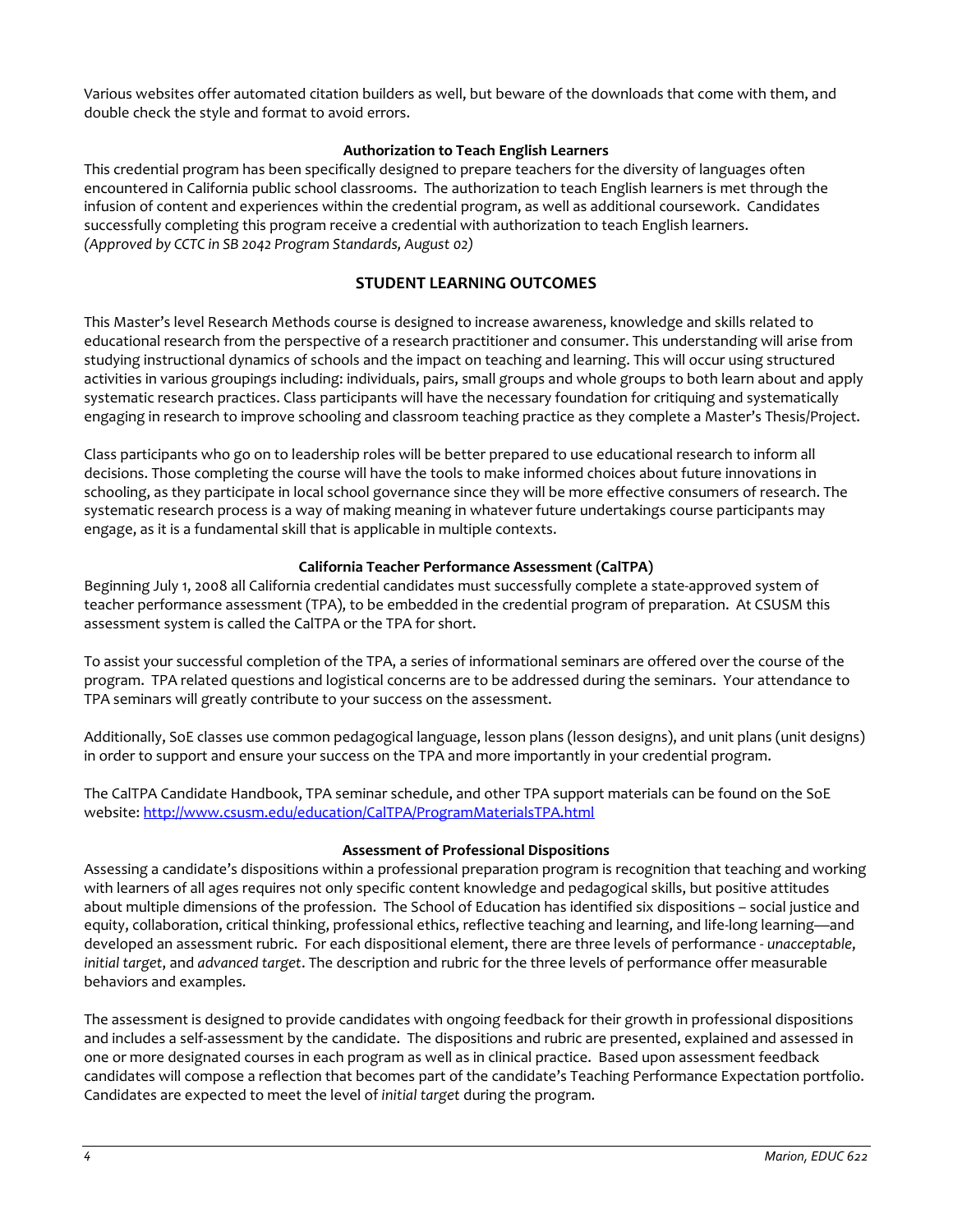## **School of Education Attendance Policy**

Due to the dynamic and interactive nature of courses in the School of Education, all candidates are expected to attend all classes and participate actively. At a minimum, candidates must attend more than 80% of class time, or s/he may not receive a passing grade for the course at the discretion of the instructor. Individual instructors may adopt more stringent attendance requirements. Should the candidate have extenuating circumstances, s/he should contact the instructor as soon as possible. *(Adopted by the COE Governance Community, December, 1997).*

*This course:* In an online environment there is room for flexibility in time and space, and therefore all course activities including discussion must be completed. **Notify the instructor to negotiate modified deadlines for extenuating circumstances BEFORE missing activities/assignments**. Your voice and perspective are critically important to the learning of your classmates!

## **Students with Disabilities Requiring Reasonable Accommodations**

<span id="page-4-0"></span>Candidates with disabilities who require reasonable accommodations must be approved for services by providing appropriate and recent documentation to the Office of Disable Student Services (DSS). This office is located in Craven Hall 4300, and can be contacted by phone at (760) 750-4905, or TTY (760) 750-4909. Candidates authorized by DSS to receive reasonable accommodations should meet with their instructor during office hours or, in order to ensure confidentiality, in a more private setting.

Please discuss the need for accommodations with the instructor at the earliest possible time to ensure success in this course. Due to her own disability accommodation she is very willing to work to support your learning.

## **All University Writing Requirement**

<span id="page-4-1"></span>The writing requirement will be met in three primary ways for this course. All Forum Posts are in a written/structured format and contribute to the writing requirement. The Article Review contains additional tightened text that is a part of the required 2500 words. The final 5 section Research Article rounds out completion of the writing requirement.

## **CSUSM Academic Honesty Policy**

<span id="page-4-2"></span>"Students will be expected to adhere to standards of academic honesty and integrity, as outlined in the Student Academic Honesty Policy. All written work and oral presentation assignments must be original work. All ideas/materials that are borrowed from other sources must have appropriate references to the original sources. Any quoted material should give credit to the source and be punctuated with quotation marks.

Students are responsible for honest completion of their work including examinations. There will be no tolerance for infractions. If you believe there has been an infraction by someone in the class, please bring it to the instructor's attention. The instructor reserves the right to discipline any student for academic dishonesty in accordance with the general rules and regulations of the university. Disciplinary action may include the lowering of grades and/or the assignment of a failing grade for an exam, assignment, or the class as a whole."

Incidents of Academic Dishonesty will be reported to the Dean of Students. Sanctions at the University level may include suspension or expulsion from the University.

## <span id="page-4-3"></span>**Plagiarism:**

As an educator, it is expected that each candidate will do his/her own work, and contribute equally to group projects and processes. Plagiarism or cheating is unacceptable under any circumstances. If you are in doubt about whether your work is paraphrased or plagiarized see the Plagiarism Prevention for Students website [http://library.csusm.edu/plagiarism/index.html.](http://library.csusm.edu/plagiarism/index.html) If there are questions about academic honesty, please consult the University catalog.

## <span id="page-4-4"></span>**Use of Technology:**

Candidates are expected to demonstrate competency in the use of various forms of technology (i.e. word processing, electronic mail, Moodle, use of the Internet, and/or multimedia presentations). Specific requirements for course assignments with regard to technology are at the discretion of the instructor. Keep a digital copy of all assignments for use in your teaching portfolio. All assignments will be submitted online, and some will be submitted in hard copy as well. Details will be given in class.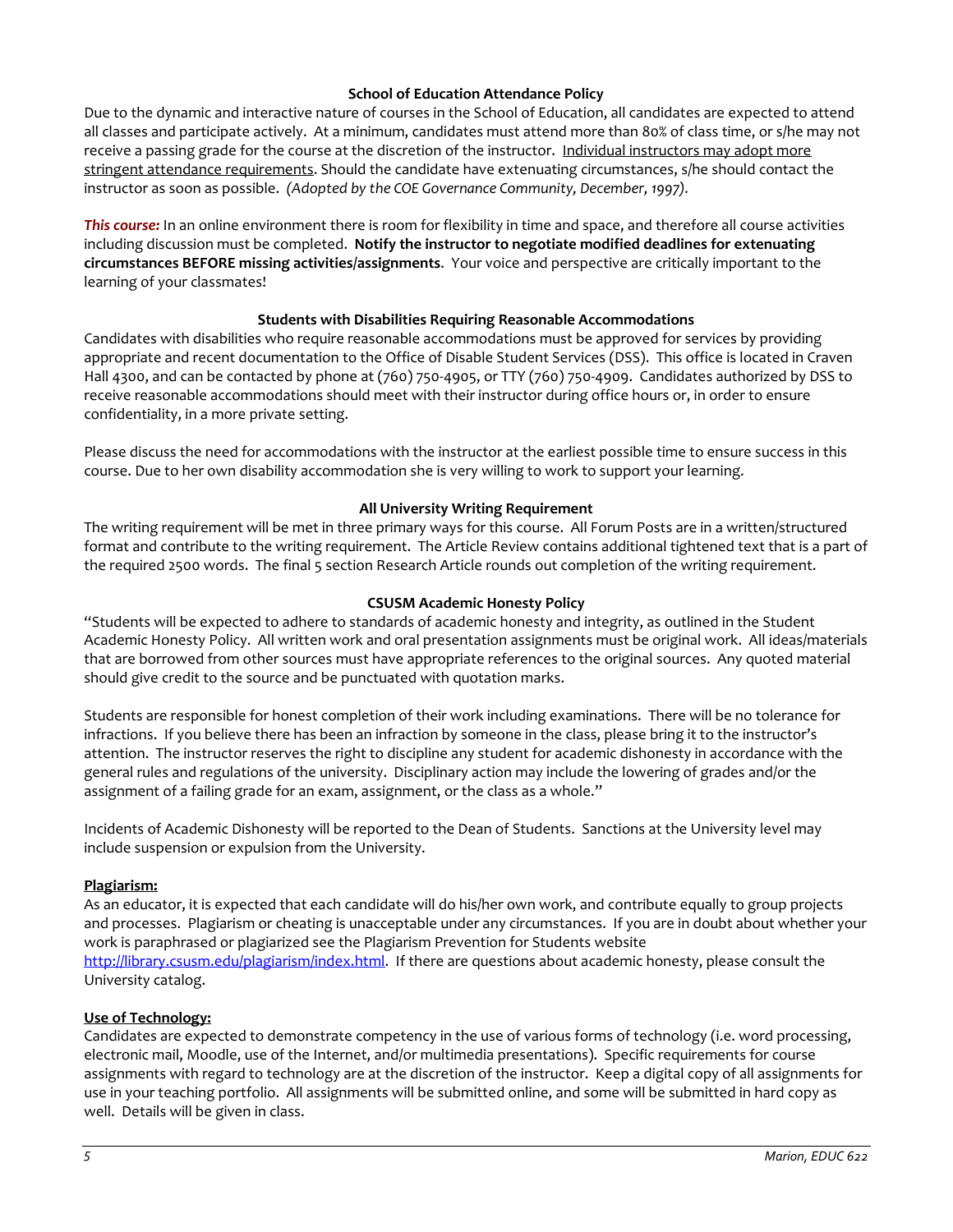Class participants should contact the Student Help Desk: 760-750-6505 or [sth@csusm.edu](mailto:sth@csusm.edu) immediately with any technology questions, no matter how small. Do not let technology get in the way of your learning! If your home internet connection is not high speed, please complete course sessions using campus technology labs. Moodle has the highest functionality using the Firefox browser, and using other browsers may not enable you to complete all aspects of course sessions.

## <span id="page-5-0"></span>**Electronic Communication Protocol:**

Electronic correspondence is a part of your professional interactions. If you need to contact the instructor, e-mail is often the easiest way to do so. It is my intention to respond to all received e-mails in a timely manner. Please be reminded that e-mail and on-line discussions are a very specific form of communication, with their own nuances and etiquette. For instance, electronic messages sent in all upper case (or lower case) letters, major typos, or slang, often communicate more than the sender originally intended. With that said, please be mindful of all e-mail and on-line discussion messages you send to your colleagues, to faculty members in the School of Education, or to persons within the greater educational community. All electronic messages should be crafted with professionalism and care. Things to consider:

- Would I say in person what this electronic message specifically says?
- How could this message be misconstrued?
- Does this message represent my highest self?
- Am I sending this electronic message to avoid a face-to-face conversation?

In addition, if there is ever a concern with an electronic message sent to you, please talk with the author in person in order to correct any confusion.

## <span id="page-5-1"></span>**Some Tips for Online Success**

- Receiving too many emails? Use "unsubscribe" settings to eliminate having all postings being emailed to you
- Ask a lot of questions. No question is silly, but suffering in silence IS silly! Ask classmates or ask the instructor we are all here to help! Use the Community Commons for questions and answers (in course header)
- Problems with technology? Use the Student Help Desk right away! They are available by phone, email and on the bottom floor of the library through the doors facing Craven Hall.
- Pace work online throughout the week the most successful online students log in most days of the week for an hour +/- to complete sessions in small bites rather than gorging at one sitting
- Read all instructions thoroughly, watch all course materials
- Complete sessions systematically, keeping track of work completed, and what is left to do
- Activities in each session are built on prior activities in the same session as well as activities from earlier sessions, so be sure to complete activities in order as much as possible
- Stay connected to classmates/instructor using course mail, course commons, chat or request a phone call
- Make assignments work for you let the instructor know of specific learning goals you have to be sure you reach your educational research goals through adjustments of sessions / assignments
- If sessions are taking too long, immediately contact the instructor who will make adjustments! Do not suffer in silence!
- Keep up with course sessions it is hard to catch up once you get behind
- Engage fully and enthusiastically in all course sessions come to learn!

## **Course Requirements**

<span id="page-5-2"></span>There is no substitute for actually jumping in with both feet and "doing" what you are learning, so we will be conducting a mini-study throughout the semester that enables us to both learn about and engage in the process of research simultaneously. Each of the three assignments moves us along in our research endeavor, and when all class activities are summed they will result in a completed mini-research study. For students who have decided on a Master's Project/Thesis topic the mini-study may serve as a pilot for that work. For students who have not yet chosen a topic the mini-study serves as practice for their later culminating Master's work.

The three assignments are:

- **60 points – Scholarly Research Practices Assignment**
- **60 points – Peer Review Assignment**
- **60 points – Writing Up Research Assignment 180 points – Total Points Possible**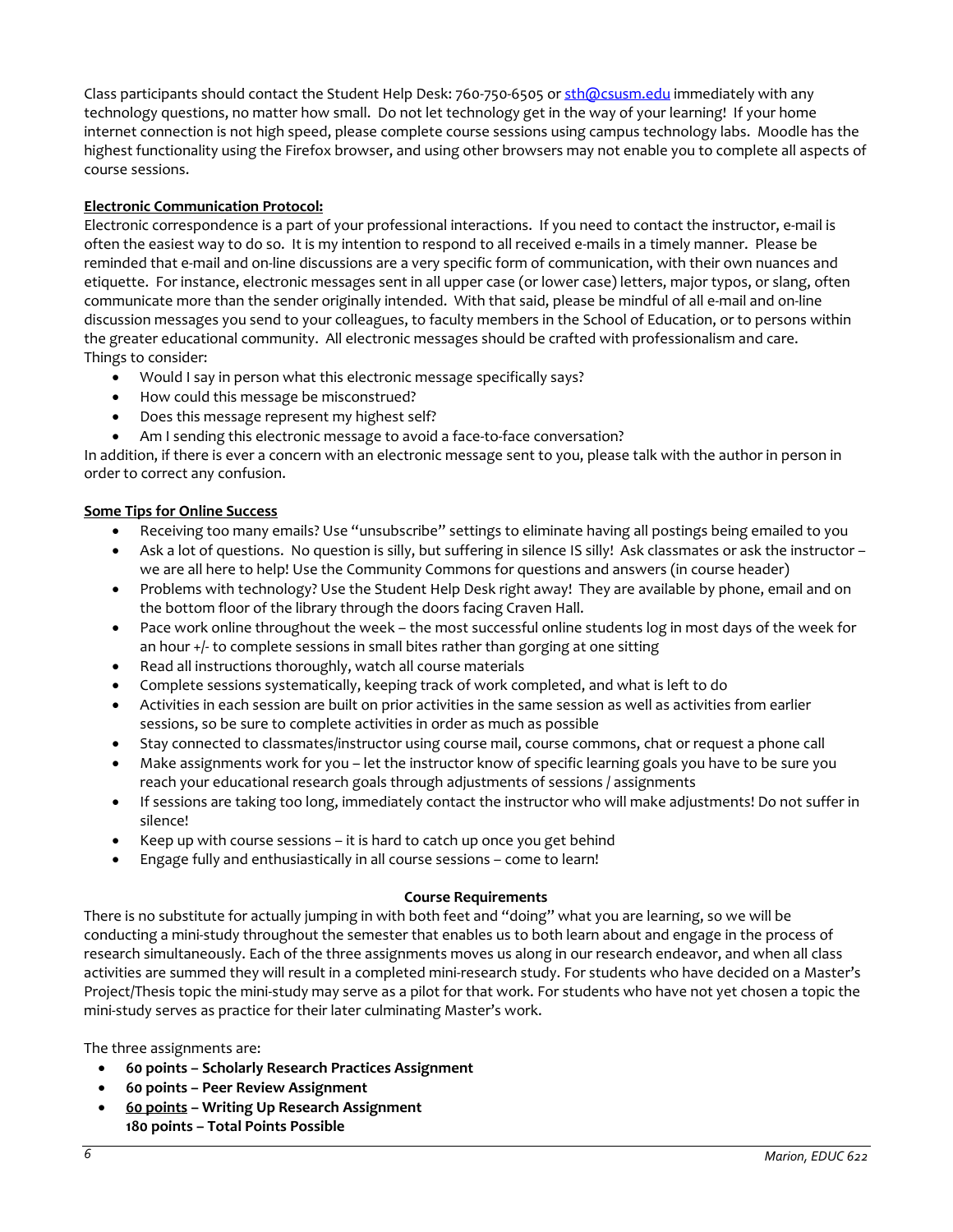# <span id="page-6-0"></span>**Chunking of larger assignments**

Each assignment will be completed in a series of steps throughout the semester. Expect to complete parts of these larger assignments on a weekly basis. Written assignments are developed through multiple drafts with peer and instructor feedback and revision.

## <span id="page-6-1"></span>**Suggested pacing guidelines**

Throughout the semester you will engage in primarily in three levels of scholarly endeavor. These levels of engagement are designed to teach/develop skills relevant to critiquing, conducting, writing, and publishing educational research, and are all **characteristics of a scholarly learner**.

Since activities at each level build on the prior level, **suggested mid-week deadlines** were established for the individual, large group and small group session activities. Course participants are encouraged to complete activities **as early as possible in the week**.

These guidelines for completion are offered to maximize success in the course as well as deepen the dialogue among class participants. Generally **sessions will be released each Friday** with **recommended completion days as follows**:

- *Individual activities* **– Fri-Sun**
	- o Session preparation by Sun 11 PM (48+ hours after release) and
- *Large group activities* **– Sun-Tue**
	- o Initial post by Sun 11 PM (48+ hours after release),
	- o Follow up posts by Tue 11 PM (96 hours+ after release)
- *Small group activities* **– Tue-Thu**
	- o Initial post by Tues 11 PM (96 hours+ after release),
	- o Follow up posts by Thu 11 PM (144 hours+ after release)
- *Individual activities* **– Thu-Sat**

o Assignments/reflection/self-evaluation/course format feedback by Sat 11PM (192 hours after release) From time to time the order or nature of the session activities varies, and therefore **due days vary** as well for a particular session, activity or assignment, so **follow session instructions carefully**.

## <span id="page-6-2"></span>**Course Assignment Details**

## **60 points – Scholarly Research Practices Assignment Overview**

- *20 points* **Individual**  This level of activity often comes in two segments, as bookends at the beginning and the end of a session, and consist of:
	- o **Session preparation** such as reading / watching / searching / writing / thinking, etc., completed at the beginning of the session, and captured in a number of ways but primarily through high caliber interactions in small and large group forums measured as levels of engagement and readiness for class interactions
		- **Reading/watching/searching** are essential skills of education researchers, and in an online environment serve as primary means of accessing course content. Students who 'skip' these steps will find themselves feeling confused and disconnected from other session activities. Strategies for efficiently completing these important researcher skills will be offered throughout the course
		- **Writing and thinking** are critical structures education researchers use for making meaning of content, and in this course help us mull over multiple perspectives on the way to constructing knowledge.
	- o **Assignment construction/reflection/self-evaluation**, captured in a number of ways but primarily through a response journal toward the end of the session. Prompts are provided to frame reflective journal entries that are solely between the instructor and student
		- **Assignment construction –** Each assigned task throughout the course has a purpose, and is designed to develop skills of a researcher. Students who commit to and invest the time in assignments will find themselves deepening their understanding of what it means to sift through information on the way to 'mastery' of a topic/issue under study
		- **Reflection –** It is through reflection education researchers process the myriad pieces of information taken in through the preparation phases of research. Students who take the time to fully engage with these steps will regularly experience 'aha' moments, when all the seemingly disparate pieces we explore begin to fit into place.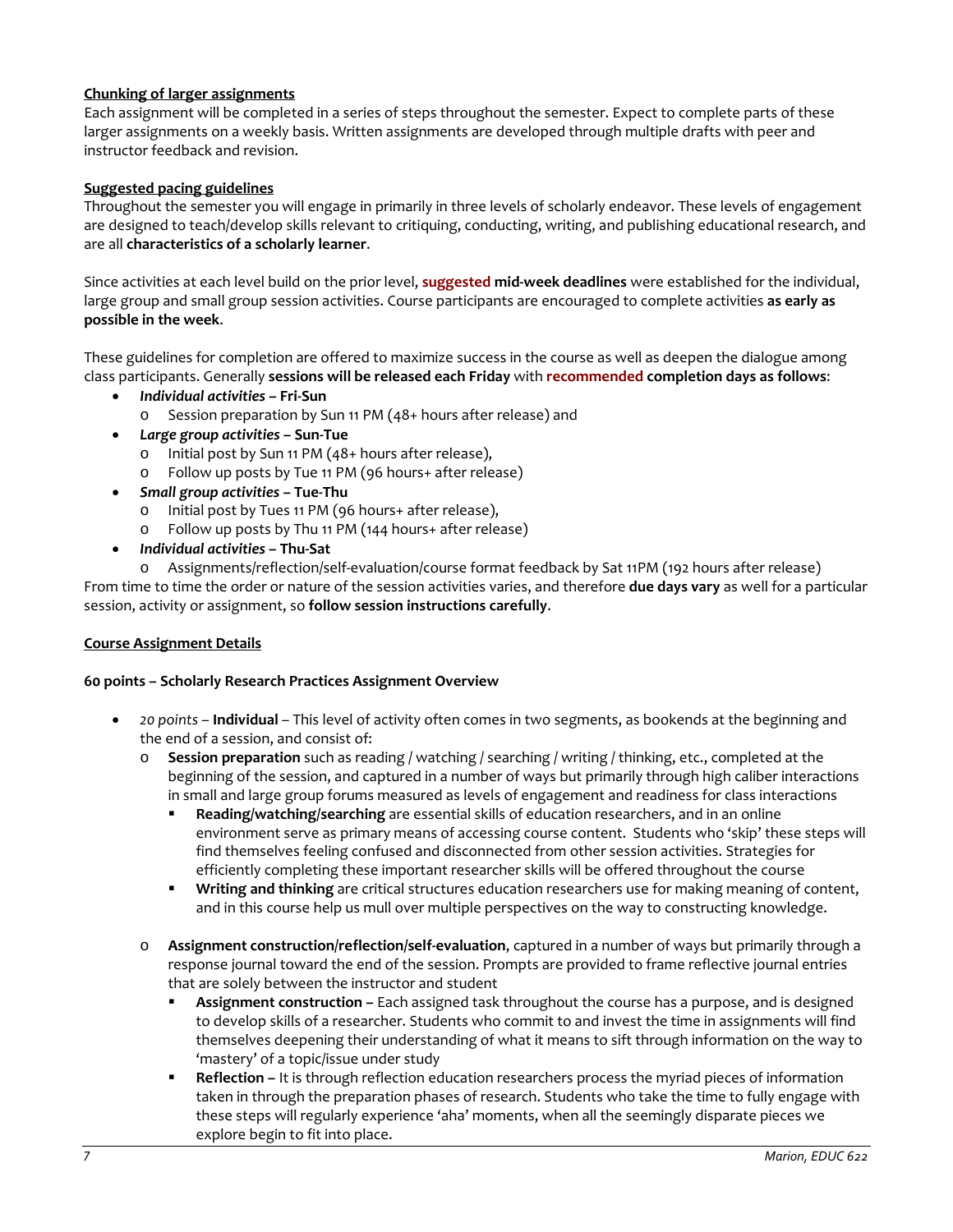- **Self-evaluation** An important part of learning is to become aware of your place in the learning continuum. This process offers an opportunity to rate your own performance with respect to scholarly research practices, and is a critically important element of your final grade. It is designed to both make sure you become acquainted with the rubric for the assignment, and that you hold yourself accountable for a high level of scholarly research practice throughout the course.
- o **Time allocation** In order to meet **accreditation requirements**, course sessions devote **about three hours per week to individual work** and reflection\*. This investment of time is critical to success in the course. o **Pacing –**
	- Session preparation activities completed by Sun 11PM (48 hours after Fri release),
		- Assignments/reflection/self-evaluation/course format feedback activities due Sat by 11PM (196 hours after release).
- *20 points* **Large group** This level of activity involves joining a dialogue about issues, processes and practices of educational research, captured in a number of ways but primarily through forum posts in response to prompts. The whole group level of engagement functions as a place to explore multiple perspectives around issues, and consists of:
	- o **Discussion forums** *–* These typically involve whole or half class interactions, and involve an initial post in response to a prompt, with follow up posts in response to classmates with guidelines for the follow up format.
		- Forum prompts are typically structured in a way that requires concise responses prepared off line that are then posted rather than streams of consciousness.
		- It is necessary to revisit the large group forum several times throughout the week to read through posts made before and after yours, respond, and follow the discussion.
		- **The earlier in the week classmates post and the more frequently we all drop in, the better quality** whole class discussion we have!
		- Liken the large group forums to a whole class discussion, and follow the conventions expected for such interactions including acknowledging prior contributions, agreeing or disagreeing with earlier posts and explaining why, asking questions of earlier classmates' posts when appropriate.
		- **The purpose of the large group is not parallel separate soliloquies, but rather interactive dialogue from** multiple points of view around the same issues under discussion.
	- o **Time allocation –** In order to meet accreditation requirements, course sessions devote about three hours per week for whole class forum postings / responses**\*.** This investment of time is critical to success in the course.
	- o **Pacing –**
		- Initial posts due by Sun 11PM,
		- Follow-up posts by Tues 11PM
		- Late posts Students who miss the deadlines for posting need to summarize the forum discussion in their own words in order to get any credit for the posts. Twenty-four hours after the deadline it is too late to post for any credit.
- *20 points* **Small group** This level of activity involves engaging with a small group of classmates to discuss/respond to questions or prompts, or come to consensus and is captured primarily through **small group interactions** and **consensus statements** 
	- o **Discussion forums –** This level of engagement functions as a debriefing area to prepare for assignments, deepen thinking, offer and ask for peer feedback, and come to consensus around issues under consideration. Peer engagement is a critical part of the research process and your individual success in this course.
		- **Typically four or five students**
		- Prompts frame initial posts, and guidelines for responding to group members are provided
		- Skills and knowledge learned are used to frame a collegial dialogue among group members
		- **Purpose is to process session concepts and readings, and raise the quality of assignments through** preparation / discussion / consideration of opposing viewpoints
		- Small groups are formed a number of ways, including signups, random placement, choice by topic or first fill group one, then begin group two, etc.
		- Students are encouraged to form different groups regularly to hear multiple perspectives and challenge their thinking. Groups that think alike don't push education researchers effectively!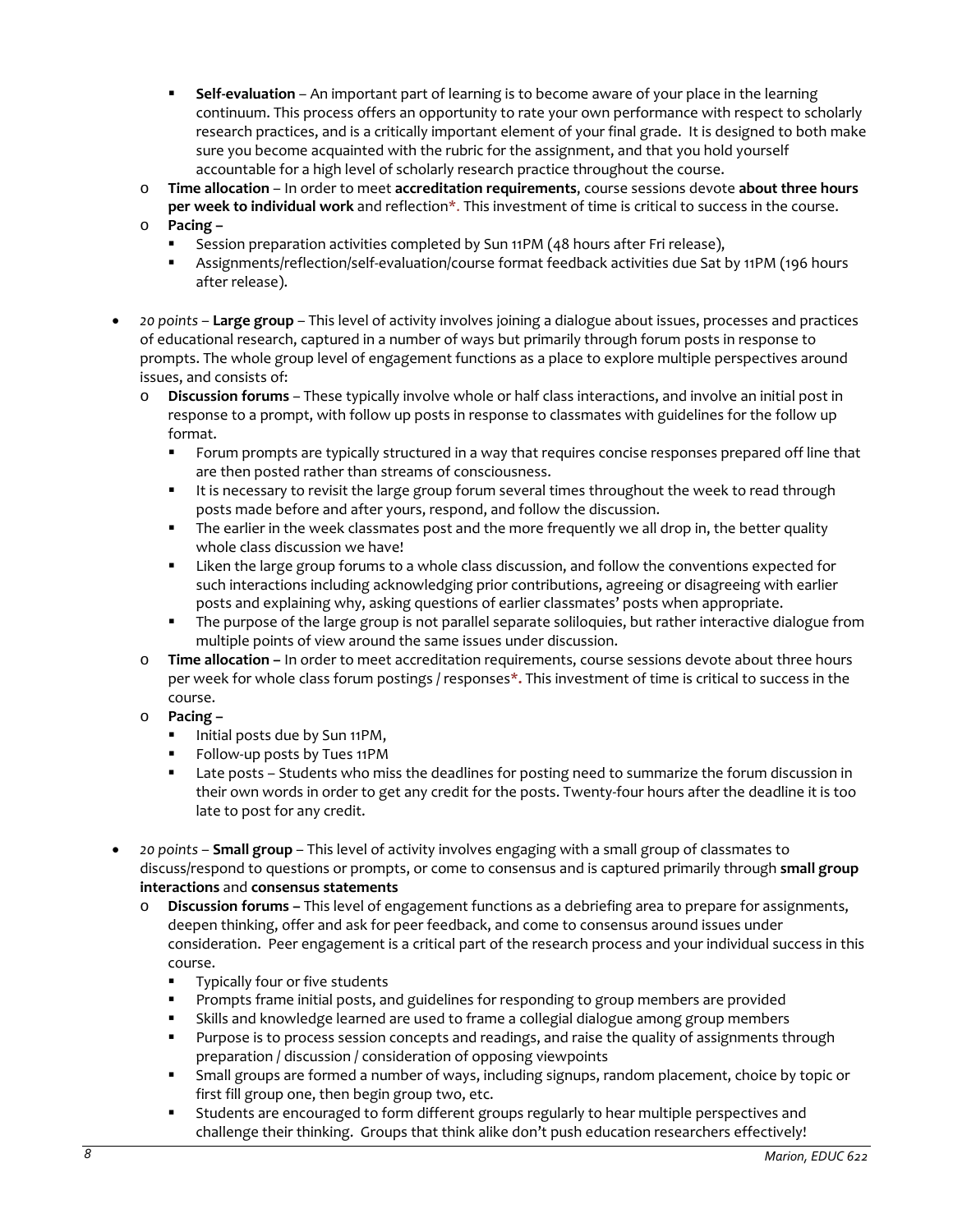- **The instructor may enter small group discussions in order to score participation by all group members,** but less often participates.
- o **Time allocation**  In order to meet accreditation requirements, course sessions devote about three hours per week for small group activities**\*.** This investment of time is critical to success in the course.
- o **Pacing –**
	- Initial posts due by Tue 11PM
	- Follow up posts by Thurs 11PM

*\*Please note the times allocated for completions of activities at each level of engagement are maximum times, meaning some class participants may need less time to complete course activities. If you are noticing that you need more time, please contact the instructor for learning strategies / time management strategies / or adjustments. You are not expected to spend excessive time beyond the 9 hours per week indicated and required by accreditation!*

Scholarly research practice grades are based on the following rubric. There are several types of participation, and you should be aiming for Type 5 during each group activity to earn full credit, while trying to avoid being Type 1.

#### **Rubric for Scholarly Research Practices Assignment**

#### *Type 5: The interested/engaged citizen* – You:

- Leave class sessions wondering (pondering / uncertain / surprised / speculating / questioning / struck / stuck / amazed / caught up, etc.) and excited about your contributions to the dialogue and how those of others impact your thinking
- Challenge other group members (small and large) respectfully
- Ask insightful questions
- Make contributions that extend the class readings/viewings/events/issues
- Refer to specific lines in the text and relevant classroom experiences when appropriate
- Participate regularly and feel a sense of belonging with the group (inclusion with them, responsibility for them)
- Share the collective spaces, neither dominating nor intimidating others nor remaining in the shadows
- Are well prepared by thorough reading and thinking BEFORE joining the group
- Demonstrate clear evidence of engagement, critical friend skills, comments based on specific reliable sources, and provide a reflective interface with all course readings / viewings / browsing.

#### *Type 4: The responsible student* – You:

- Leave class wondering (pondering / uncertain / surprised / speculating / questioning / struck / stuck / amazed / caught up, etc.) and glad you thought of something to contribute, determined to have a deeper contribution next time, but pleased that contributions of others helped push you to think
- Ask questions, often for clarification rather than to probe or deeply understand
- Make contributions that are related to the readings
- Refer to text and experiences in contributions most of the time
- Participate regularly
- Share collective space, neither dominating nor intimidating nor remaining in the shadows
- Are prepared by reading and thinking BEFORE joining the group
- Show evidence of engagement, some critical friend skills, most comments you offer are based on reliable sources that are usually indicated, and include thoughtful interaction with most course readings / viewings / browsing.

#### *Type 3: The caught up in the moment student* – You:

- Leave class wondering (pondering / uncertain / surprised / speculating / questioning / struck / stuck / amazed / caught up, etc.) thanks to the contributions of others
- Contribute your perspective based on experience but not informed by readings, a more "in the moment" response to others' comments
- Sometimes participate, sometimes not
- Sometimes prepare, sometimes not
- Show some evidence of engagement, a few critical friend skills, some comments based on mostly reliable sources that are sometimes mentioned, others are mostly opinion not backed up, and there is an indication that some of the course readings / viewings / browsings have been done.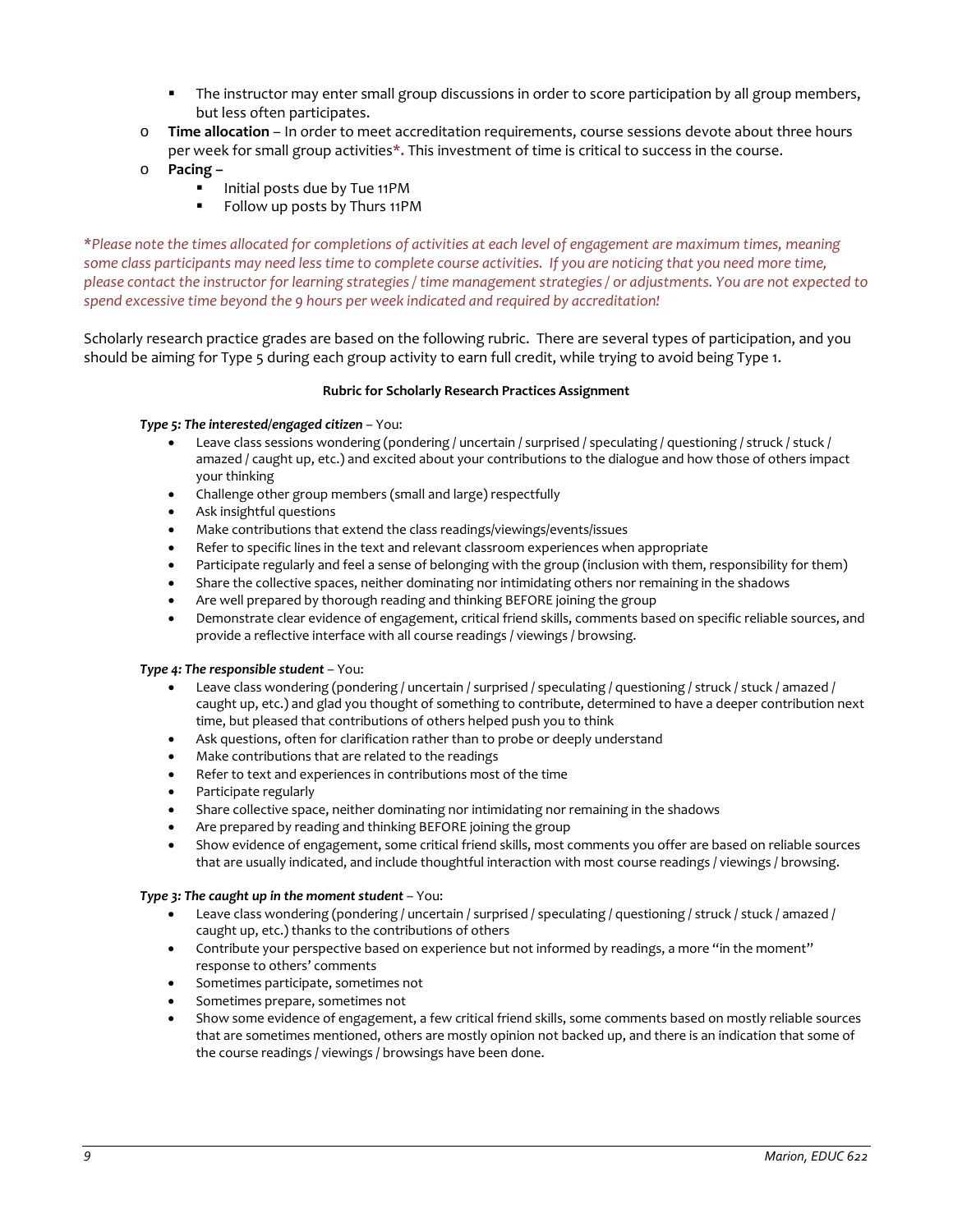#### *Type 2: The anonymous spectator* – You:

- May or may not leave class wondering (pondering / uncertain / surprised / speculating / questioning / struck / stuck / amazed / caught up, etc.) thanks to the contributions of others
- Ask yourself insightful or probing questions; engage yourself in thought
- Attend and listen attentively to others' contributions and may find them interesting
- Do not regularly contribute to the group, and may not know group members very well
- Prepare in a hit and miss way, and you strive to do better but are a bit hasty
- Occasionally engage, with rare use of critical friend skills, comments mostly consisting of thinly informed opinion, and only an occasional sign that a course reading or two has been completed.

#### *Type 1: The outsider* - You:

- Sometimes join the groups, sometimes not
- Arrive late, Leave early
- Drop in and out
- Log in then walk away from the computer, or begin to multi-task checking in infrequently
- Feel disengaged (for a variety of reasons), not included, not responsible to the group
- Assume it is someone else's fault you are not engaged
- Are absent, frustrated, focused on your own needs without regards to classmates; make a rare contribution to class, are rarely prepared, and are not exhibiting good scholarly research skills.

#### **60 points – Peer Review Assignment**

Peer review refers to screening of submitted proposals or manuscripts, and encourages authors to meet accepted standards of their discipline. It is designed to prevent dissemination of irrelevant findings, unwarranted claims, unacceptable interpretations, and personal views. Publications that have not undergone peer review are likely to be regarded with skepticism by scholars and professionals.

An important part of conducting educational research is development of a critical eye for quality and reliability of text, a process that forms the underpinning of Peer Review. In this course we will explore the process of peer review in two ways: by serving as 'critical friends' to classmates as they write up their mini-study and prepare an IRB form, and by reviewing a published article.

- *40 points (5 points/review) –* **Review of classmates' written drafts of text**
- *20 points* **Review of a published research article**

**Review of classmate's written text** – This activity is equally important for developing your critical eye as for providing helpful suggestions for a peer. Peer review is an important skill of an education researcher.

- Eight times during the semester students will provide focused feedback to a classmate on drafts of various assignments using Peer Review strategies on:
	- o Each of 5 sections of a research write up,
	- o Institutional Review Board (IRB) form,
	- o Final edit of the completed research write up, and
	- o Article review of a published article.
- **Peer feedback forms** will be provided to facilitate development of an accomplished critical eye. In addition to suggesting ways to improve for a peer, you will reflect on your own development as a peer reviewer. Scoring guidelines will be provided on the form
- **Pacing –** time is of the essence when responding to classmates' text, so negotiate due dates with your partner peer reviewer to meet the needs of each author

The following general rubric outlines how to score the quality of feedback you provided in Peer Review:

#### **Critical Friend Rubric for Review of Classmate's Written Drafts**

#### *Type 5: The Critical Advocate*

This CF listens carefully to the type of feedback requested by a partner, reads the text carefully using that lens, and provides first praise for specific strengths in the piece, and then offers multiple thoughtful suggestions for improvement and asks questions to stimulate thinking.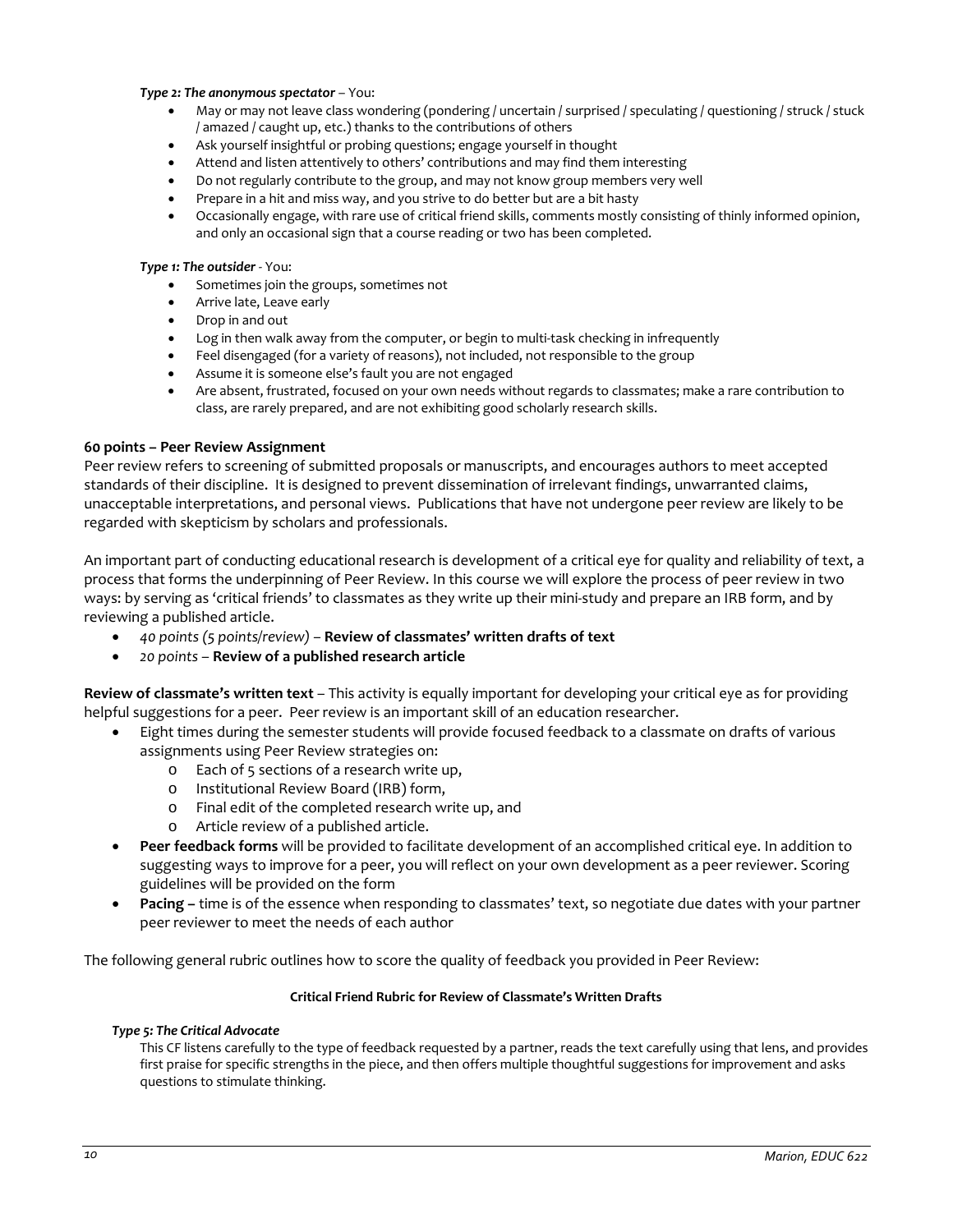#### *Type 4: The Careful Listener*

This CF listens to the type of feedback requested, browses the text generally, and either offers strengths of the piece, suggestions for improvement or asks questions for clarity.

#### *Type 3: The Effective Editor*

This CF half listens to the type of feedback requested, goes right to the text looking for typos/grammatical problems and marks up the text, then hands it over and says, "that's really good, just a few typos and grammatical edits needed."

#### *Type 2: The Vacuous Cheerleader*

This CF impatiently listens, browses the text and says, "great job, I have no suggestions for improvement."

#### *Type 1: The Non-Responder / Non-Participant*

This CF apologizes for not reading the text or your request for a specific sort of feedback. They suggest just scoring each other as "fantastic" and calling it a day. They may have little or no substantive text of their own to share.

*Review of a published research article* – Research does not occur in a vacuum, so an important part of your educational research learning process will involve searching for, reading, and assessing the caliber of published research for its relevance to your study and the field. Early in the semester we will locate articles to inform our research question, learn to write an annotated bibliography, determine ways to look for patterns in the literature, and critically examine the quality of the research behind the article. One of these articles, or one provided will then later serve as a focus to craft a more formal written Article Review. Please use the format outlined by the University of Saskatchewan Education & Music Library as the guide for this Article Review assignment.

## <span id="page-10-0"></span>**University of Saskatchewan Education and Music Library Guide to Article Review**

<span id="page-10-1"></span>*[Critical Reviews of Journal Articles](http://www-bcf.usc.edu/~genzuk/Reviews_Journal_Articles.pdf)*

*www-bcf.usc.edu/~genzuk/Reviews\_Journal\_Articles.pdf*

Article Review elements include the following, but be sure to view the Education and Music Library website for detailed assignment parameters:

- *Review introduction*: Bibliographic citation, overview, authorship, audience, impact using Social Sciences Citation Index
- *Body of Review*:
	- o Introduction (research problem/relevant literature),
	- o Methodology (clarity, appropriateness, validity/reliability, ethical considerations, quality of analysis), o<br>
	o Results / Findings (clearly presented, backed with evidence).
	- Results / Findings (clearly presented, backed with evidence),
	- o Discussion / Conclusion (alignment of findings and conclusions, placement within findings of other studies, appropriate recommendations, limitations)
- *Review conclusion*: Alignment with reader needs, timeliness, culturally sensitive, omissions/errors, level of insight, well structured, appropriate length, lack of bias, ethical
- *Self-evaluation*: For the self-evaluation component of the article review you will reflect on your choice of an article to review, the completeness of your response to the assignment prompt, and the evidence of a discerning critical eye in your critique of the article.

## **Scoring Criteria for Article Review Graduate Writing Assignment Requirement (GWAR) Rubric**

The CSUSM Graduate Office requires that all Master's students pass a writing requirement. The Article Review has been chosen as the writing sample that must pass the Graduate Writing Assignment Requirement (GWAR) using a Rubric and scoring pass rates described at the website indicated below. Your grade for the article review will be determined by the degree to which it aligns with the assignment instructions, the format and quality of each element, and the score on the GWAR rubric scale. The GWAR ranking will translate into an assignment score out of 20 points, with a separate "pass" notation for GWAR. [http://www.csusm.edu/policies/active/documents/graduate\\_writing\\_assessment\\_requirement.html](http://www.csusm.edu/policies/active/documents/graduate_writing_assessment_requirement.html)

**60 points – Writing Up Research Assignment**

#### *11 Marion, EDUC 622*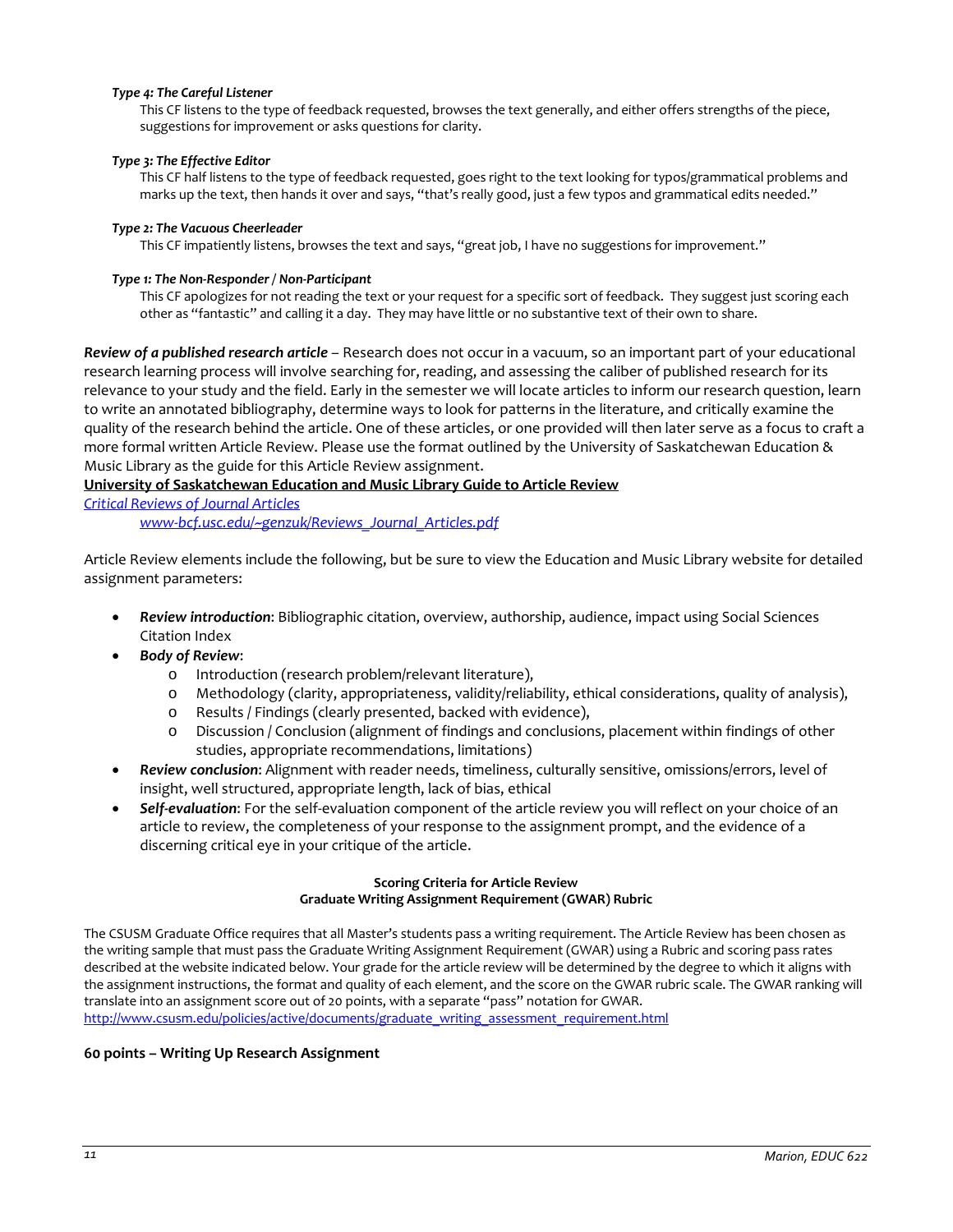All semester we will be going through the steps of the systematic research process and engage in dialogue about our thinking and practices as we proceed. In this assignment, completed throughout the 15 weeks, we will articulate that process in writing by developing an abridged version of each of the five sections of a typical research report. This mirrors the process of writing the Master's Thesis. Some of you may decide to expand the "mini-study" into a pilot for your thesis work although that is not required. Three elements make up this assignment:

- 50 points Writing Research Article in 5 sections, 10 points/section
- 10 points Completing Human Subjects, CSUSM Institutional Review Board (IRB) form
- *Research Article –* You will document your mini-study process and findings in a 5-part Research Article format through multiple drafts. Each section of the article will evolve from our weekly individual, small group and whole group activities into a 2-3 page section that includes the key elements for a traditional Master's thesis chapter. Early drafts of each section will be peer reviewed by classmates. The traditional sections/chapters are as follows, although they may go by a variety of names:
	- *Introduction* Statement of Problem and Research Question
	- *Literature Review* Theoretical Framework that clarifies the lenses through which your research will be conducted and the perspectives you will consider
	- *Methodology* Plans for undertaking the research with regards to who / what / when / where / how things will be collected, analyzed, displayed
	- *Findings* Data analysis in the form of assertions backed by evidence using various data display strategies
	- *Implications/Conclusions* The "So What?" of the research endeavor, including implications, limitations, and future questions that arise from the study
- *Human Subjects / IRB form* Once the second draft of the first three sections/chapters are complete, aka The Research Proposal, it is time to fill in a Human Subjects form for approval by the Institutional Review Board (IRB). Depending upon the research endeavor, researchers must use the Full, Expedited or Exempted Research Forms. This process ensures that any humans being studied are safe from harm or exploitation. After completing several training modules, you will complete the appropriate form, answering all questions in accordance with the requirements of that form. Forms are available at[: http://www.csusm.edu/gsr/irb/forms.html](http://www.csusm.edu/gsr/irb/forms.html)

#### **Rubric for Human Subjects / IRB form**

- **Outstanding –** All information is completely filled out, with each prompt/question answered fully. Details about the study match those in the Research Proposal. Answers are concise, focused and address specific consideration of protecting human subjects. The appropriate form has been chosen.
- **Average –** Most information is filled out, with most prompts/questions answered. Most details match those in the Research Proposal. Answers are fairly concise, and focused, and address protection of human subjects to some degree. An acceptable form has been chosen.
- **Unacceptable –** Information is missing from some sections of the form, with several prompts unanswered. Some details match the research proposal, but others do not. Answers are wordy and ramble, and consider the needs of the researcher over protecting human subjects. The wrong form has been completed. **The correct form must be filled in completely to earn a grade on this assignment.**
- *Self-Evaluation* After completing each section/chapter of the Research Article that reports the research process and findings of your mini-study, you will evaluate your progress as a graduate level writer who addresses all elements of a traditional section/chapter, appropriately uses APA format, and clearly articulates the research process, findings and conclusions for your reader, using the form provided in Moodle. This self-evaluation consists of a reflection worth 2 points/section.

#### **Rubric for Research Article / Sections of the Writing Up Research Assignment**

*Outstanding* – Section/chapter is fully fleshed out, engaging, and well-articulated. Well-crafted language pulls the reader into the paper awaiting the next idea with interest. All parts are present, language is clear and paragraphs flow coherently from one to the next, each section is well articulated in a concise way, and all sources are listed/cited. There are no obvious errors in grammar / punctuation / spelling as checks / edits have been performed and revisions made.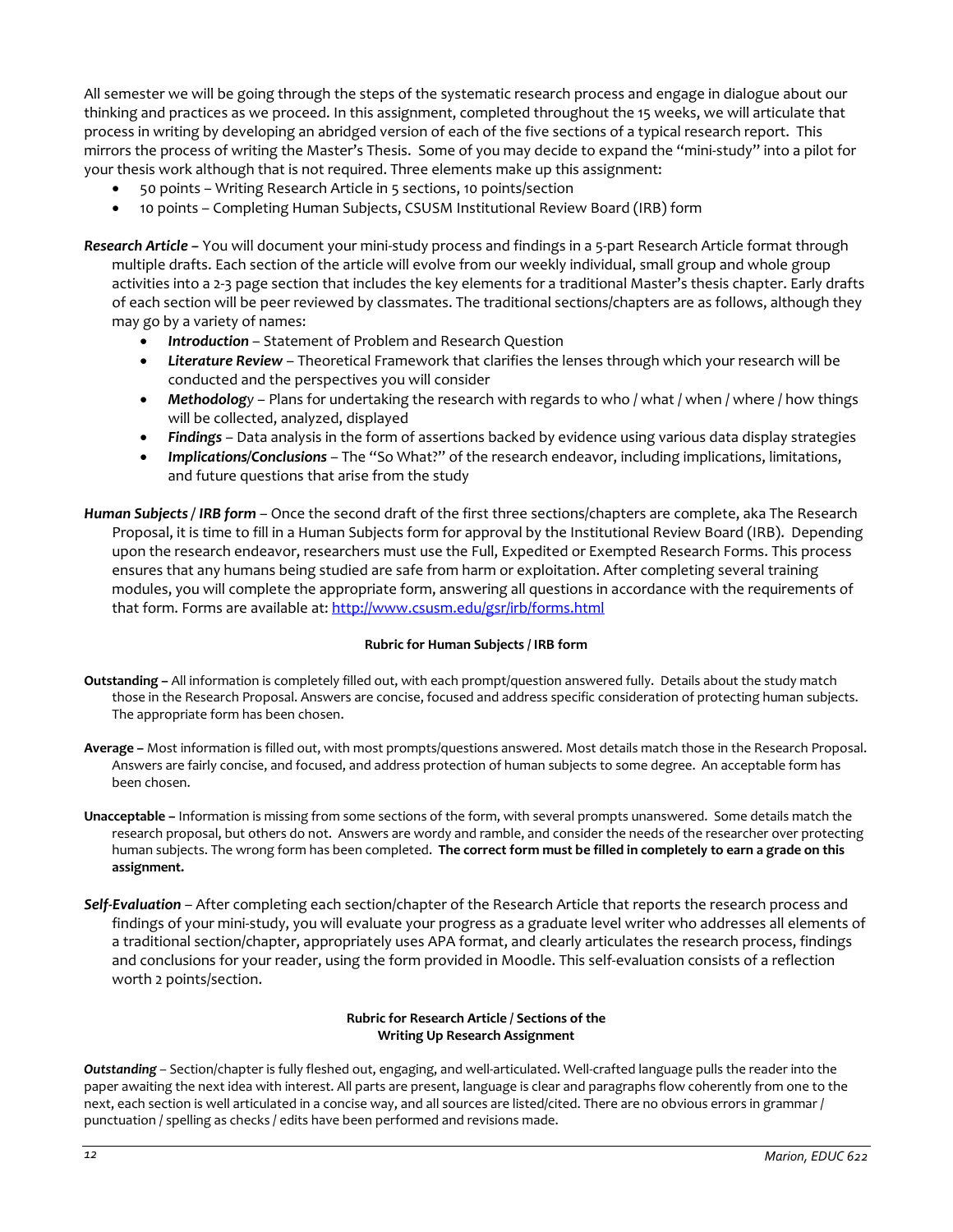- Section 1 Problem is stated clearly, research question is appropriate to explore problem, and a clear overview of study is provided
- Section 2 At least 10 high caliber citations (for mini-study/20 for thesis) are used to outline pertinent knowledge in the field that serves as a foundation for understanding the issue as well as the backdrop for analysis of the study data; Key themes are identified in the literature and individual studies appropriate to the theme are cited in the text; All bibliographic references are cited in the chapter
- Section 3 An appropriately chosen method is clearly described in a way that helps a reader envision the procedures to be used, including data to be collected, and the means of analysis is clearly outlined;
- Section 4 The analysis consists of assertions supported by ample evidence, extraneous evidence has not been included, and data is clearly displayed to support analysis;
- Section 5 Implications of the study are explored, as well as limitations, and further questions.

*Average* – Most parts are present and stated clearly and concisely; text is interesting, clear and effectively articulated and keeps the reader moving through the paper, most paragraphs flow smoothly from one to another with logical connections, most analysis is clearly linked to sources; There are few errors in grammar / punctuation / spelling, so reader clearly understands most of the text; Most sources are cited in text and in reference section

- Section 1 Problem is stated fairly clearly, research question is somewhat appropriate to explore problem, and an overview of study is provided
- Section 2 Almost 10 decent citations (for mini-study/20 for thesis) are used to outline pertinent knowledge in the field that serves as a foundation for understanding the issue as well as the backdrop for analysis of the study data; Some key themes are identified in the literature, and some of the individual studies appropriate to the theme are cited in the text; Most bibliographic references are cited in the chapter
- Section 3 A somewhat appropriate method is described in a way that helps a reader envision the basic procedures to be used, including data to be collected, and the means of analysis is outlined;
- Section 4 The analysis consists of assertions supported by some of the evidence, and data is displayed to support analysis; Some extraneous data is included
- Section 5 Implications of the study are mentioned, as well as some of the limitations, and there is some indication that further study might be helpful.

*Unacceptable* – Several parts are missing, vague or have rambling descriptions; Many parts are not well fleshed out, language is unclear and paragraphs do not flow from one to the next, there are few connections between sections of the chapter; The paper is hard to follow and the poor writing blurs the message for the reader; Readers are easily distracted from the points being made. analysis is sketchy and lacks logic and connection to text, Evidence for the analysis is thin to non-existent, grammar / punctuation / spelling errors interrupt reader's comprehension, few if any sources are cited and the reference section is too brief or missing. **This draft must be revised and resubmitted to earn a final grade.**

- Section 1 Problem is stated poorly, research question is inappropriate to explore problem or unrelated to the issue/problem, and no overview of study is provided
- Section 2 Too few citations of somewhat questionable repute are used to outline tangential knowledge in the field that serves as a weak foundation for understanding the issue and is not very helpful for analysis of the study data; Few themes are identified in the literature, and few of the individual studies appropriate to the theme are cited in the text; Some bibliographic references are cited in the chapter
- Section 3 A somewhat inappropriate method is described in a way that keeps a reader from envisioning how the study will progress, data to be collected is unclear, and the means of analysis is vague;
- Section 4 The analysis consists of lists of the evidence with few to no assertions, and data is poorly displayed making it difficult to support what analysis exists; A lot of extraneous data is included
- <span id="page-12-0"></span>Section 5 – There is little mention of the implications of the study, limitations are poorly or not addressed, and there is no indication that further study might be helpful.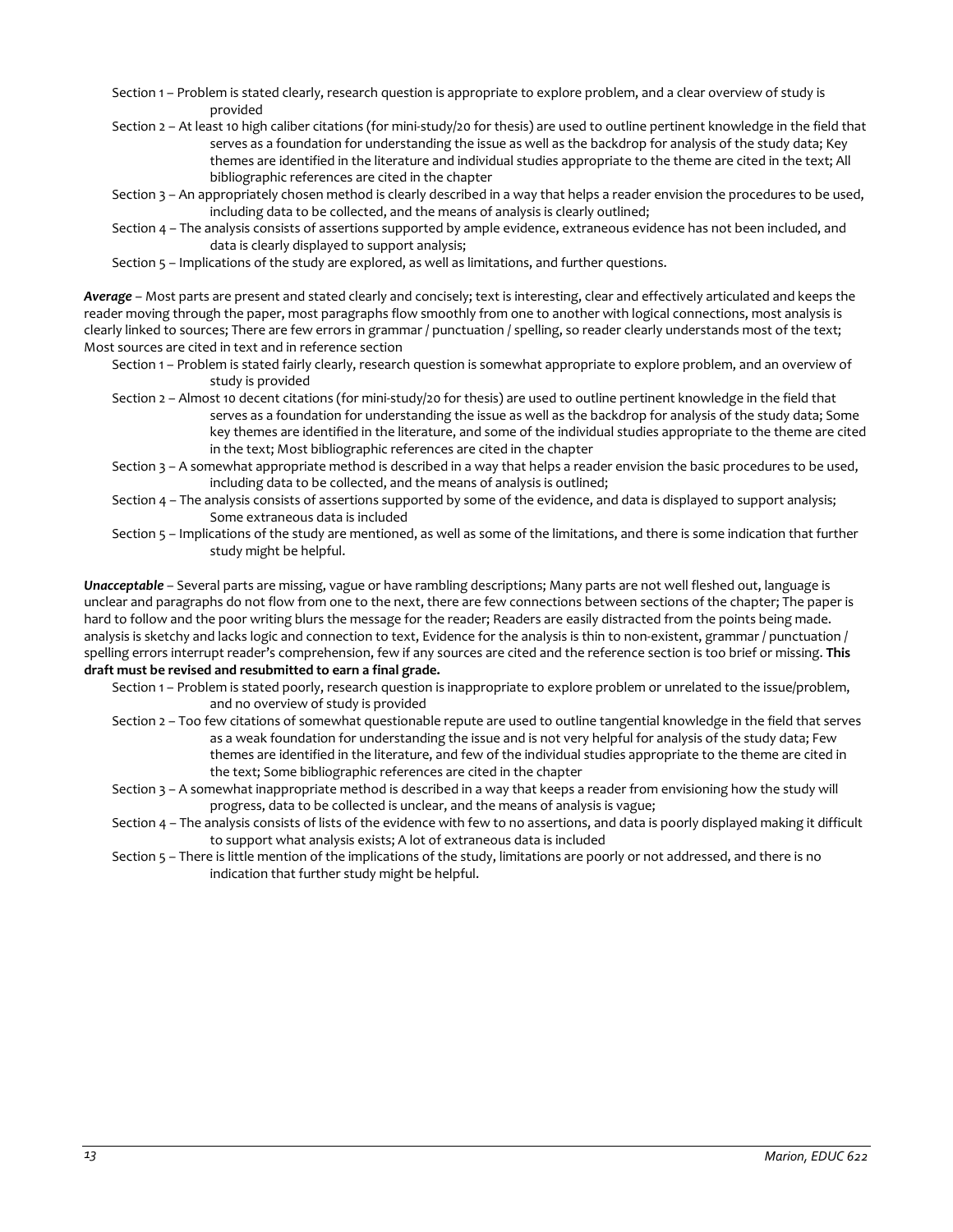## **Grading Standards**

The grading scale is out of a total possible of 180 points.

| A                    | 167 – 180   | $93 - 100%$ |
|----------------------|-------------|-------------|
| А-                   | 162 – 166   | $90 - 92%$  |
| B+                   | $157 - 161$ | $87 - 89%$  |
| B                    | $149 - 156$ | $83 - 86%$  |
| B-                   | 144 – 148   | 80 – 82%    |
| C+                   | $139 - 143$ | 77 – 79%    |
| C                    | 131 – 138   | $73 - 76%$  |
| $\mathsf{C}\text{-}$ | $126 - 130$ | $70 - 72%$  |
| D+                   | $120 - 125$ | $67 - 69%$  |
| D                    | $113 - 119$ | $63 - 66%$  |
| D-                   | $108 - 112$ | $60 - 62%$  |
| F                    | $<$ 10 $8$  | < 60%       |

## <span id="page-13-0"></span>**Tracking Progress**

Use the Grades tool to track your progress in the course. Grades will be continuously updated throughout the semester.

## <span id="page-13-1"></span>**Policy on Late Work**

**Every session activity / assignment must be completed and submitted into Moodle**. In the event of an emergency situation notify the instructor and request an extended deadline. Extensions are not automatic. **Late assignments will be docked 10% per day late when not preapproved for an extended deadline.** No makeup work will be accepted after it is a full week late, when not preapproved for an extension.

Due to the fluid nature of time and space in the online environment due dates occur over an entire week and therefore activities and assignments should be completed in spite of small emergencies that come up. In the event of a long-term situation or extenuating circumstances, please contact the instructor at the earliest possible time, and before work is missed, to work out a modified schedule of completion. You are all adults who are capable of determining when/if you need a postponement.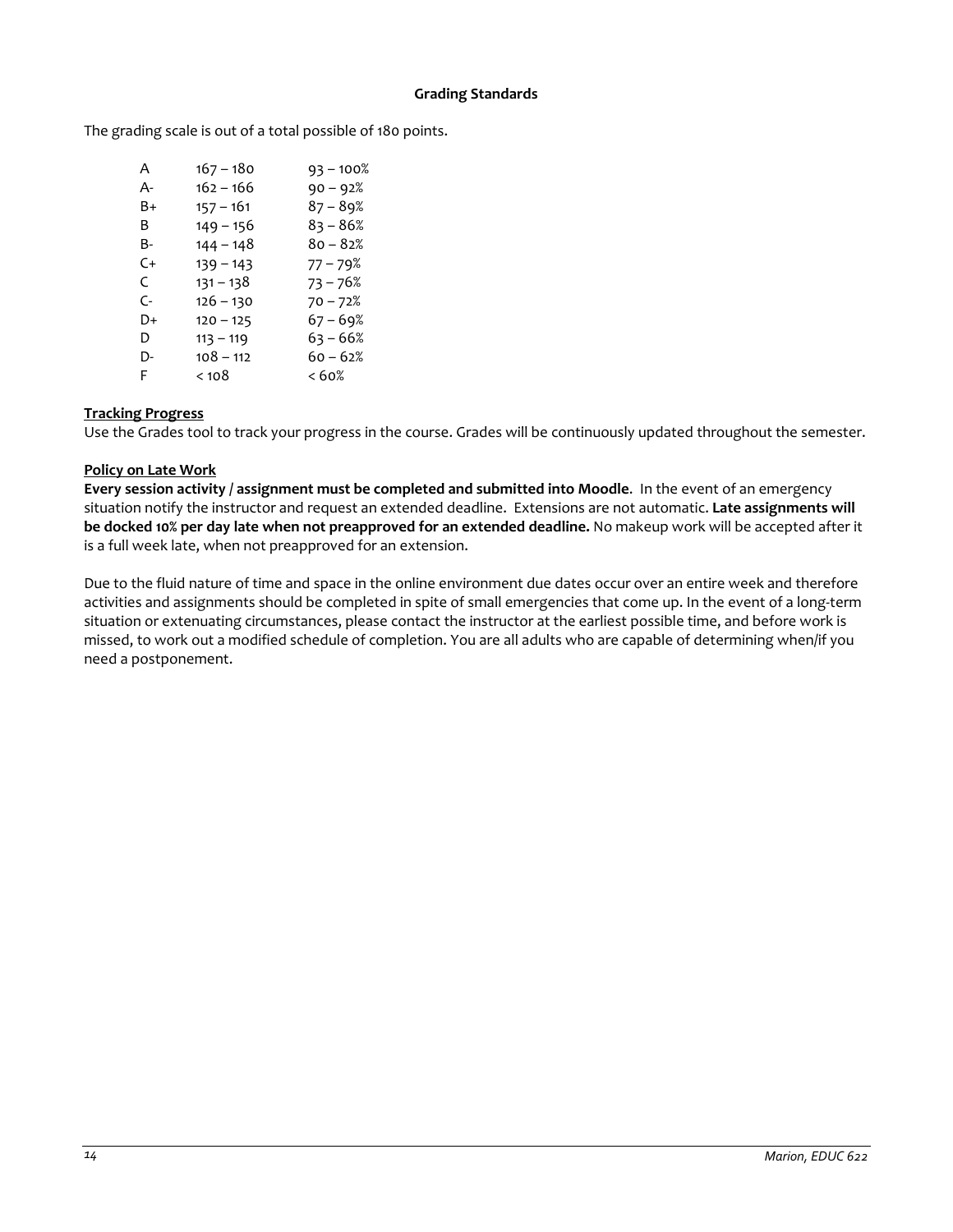# **Tentative Schedule/Course Outline – Subject to Change as needed**

<span id="page-14-0"></span>*\*During each week students work individually, in small groups, and in whole class forums. All sessions involve reading/watching session materials and completing Response Journal, Small Group interactions, Forum Postings. Only additional assignments will be listed under "Assignment" so be sure to read all session instructions carefully.*

| Date                     | <b>Topic</b>                                             | Reading/Assignment (see * above)                                                 |
|--------------------------|----------------------------------------------------------|----------------------------------------------------------------------------------|
| <b>SESSION 1-8</b>       | <b>PREPARING THE</b><br><b>RESEARCH PROPOSAL</b>         |                                                                                  |
|                          | <b>Course Overview</b>                                   |                                                                                  |
|                          | What counts as education research?                       |                                                                                  |
| Session 1                |                                                          | CR Chapter 1                                                                     |
| $8/23 - 31$              | Chapter One -                                            | LQ Chapter 1<br>Article linked in Session 1                                      |
|                          | <b>Statement of Problem/Question</b>                     |                                                                                  |
|                          | Intro to online tools and format                         |                                                                                  |
| Session 2                |                                                          | CR Ch 2, Ch 3 & 4                                                                |
| $8/30 - 9/7$             |                                                          | LQ Ch <sub>2</sub>                                                               |
|                          | Where does a research question come from?                | Mini-study Draft 1/2 Chapter 1                                                   |
| Labor Day                |                                                          | Self-Evaluation Chapter 1                                                        |
|                          | Am I the only one with that question?                    | Peer Review - Draft 1 Chapter 1                                                  |
| Session 3                |                                                          | CR Ch 5 & 6, and p 283-311                                                       |
| $9/6 - 14$               | <b>Visiting Education Librarian</b>                      | Sources 1-4                                                                      |
|                          |                                                          | LQ Ch 6                                                                          |
|                          | How do I become part of the larger                       | Sources 5-8                                                                      |
|                          | conversation?                                            | Draft 1 Chapter 2                                                                |
| Session 4<br>$9/13 - 21$ |                                                          | Peer Review - Draft 1 Chapter 2                                                  |
|                          | Chapter Two-                                             |                                                                                  |
|                          | <b>Review of the Literature</b>                          | Coming up for Session 6 -                                                        |
|                          |                                                          | Assign/choose research method - Create share sheet                               |
| Session 5                | ~CONSTRUCTION ZONE~                                      | Sources 9-10                                                                     |
| $9/20 - 28$              |                                                          | Draft 2 Literature Review                                                        |
|                          | <b>Literature Review</b>                                 | Draft 3 Introduction                                                             |
| Session 6                | What are characteristics of various research<br>methods? | LQ Ch 3 (pp. 53-63 plus Figure 3.3 and 69-89 minus                               |
| $9/27 - 10/5$            |                                                          | Figure $3.6$ )<br>Share Sheet - 1 research method                                |
|                          | <b>Chapter Three - Methodology</b>                       | Choose research method                                                           |
|                          |                                                          | LQ Ch 4                                                                          |
|                          |                                                          | Draft 1 Ch 3                                                                     |
| Session 7                | What data might help answer the question?                | Peer Review - Draft 1 Ch 3                                                       |
| $10/4 - 12$              | Or What question might that data answer?                 |                                                                                  |
|                          |                                                          | Coming up for Session 9<br>Collect student data - something you would collect as |
|                          |                                                          | a normal course of events                                                        |
| Session 8<br>$10/11-19$  | ~CONSTRUCTION ZONE~                                      | LQ pp.63 (Permissions & Ethics) - 69 plus Figure 3.6                             |
|                          |                                                          | CITI (optional)/ IRB Training                                                    |
|                          | <b>Section Chapter Three - Methods</b>                   | Draft IRB                                                                        |
|                          |                                                          | Peer Review - Draft IRB                                                          |
|                          | <b>Ethical Principles of Research</b>                    | Draft 1 Chapter 3                                                                |
|                          | <b>Human Subjects</b>                                    |                                                                                  |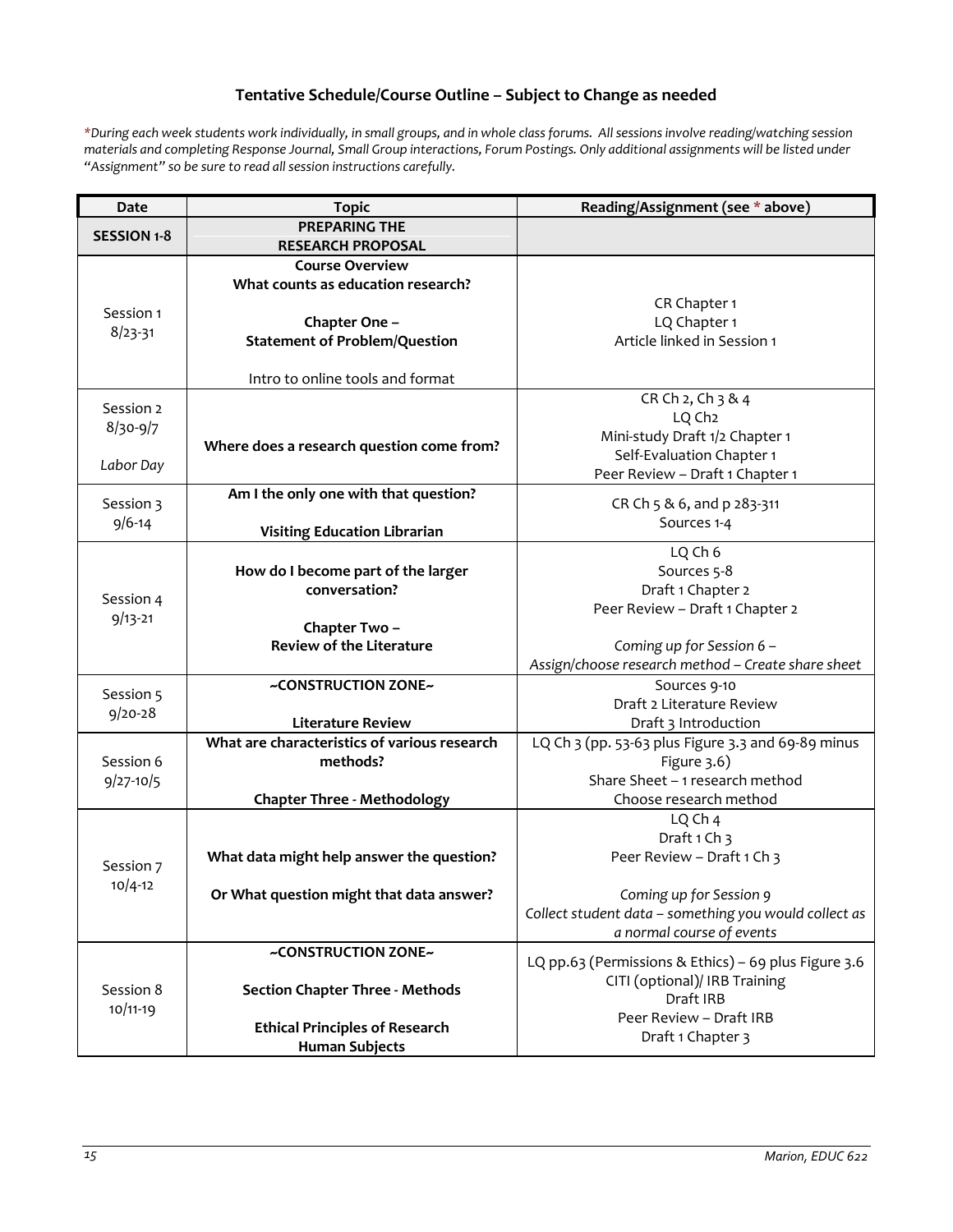| <b>SESSIONS</b><br>$9 - 12$  | <b>DEEP THINKING</b><br><b>DATA ANALYSIS &amp; CONCLUSIONS</b><br>CHAPTERS 4 & 5                      |                                                                                                        |
|------------------------------|-------------------------------------------------------------------------------------------------------|--------------------------------------------------------------------------------------------------------|
| Session 9<br>$10/18 - 26$    | <b>Crafting measurement tools</b><br>How does organizing and displaying data assist<br>in analysis? I | Readings on crafting tools and recording data<br>Create measurement tools<br>Collect two forms of data |
| Session 10<br>$10/25-11/2$   | How does organizing and displaying data assist<br>in qualitative analysis?                            | LQ Ch <sub>5</sub><br>Data Analysis<br>Peer Review - Draft 1 Chapter 4                                 |
| Session 11<br>$11/1 - 9$     | How does organizing and displaying data assist<br>in quantitative analysis?                           | CR Ch 15<br>Data Analysis                                                                              |
|                              | How do we make a case/claim<br>and back it with evidence?<br>What about counter-arguments?            |                                                                                                        |
| Session 12<br>$11/8 - 16$    | Chapter Four - Findings / Making a case                                                               | CR Ch 7-10<br>Draft 1 Ch 4 & 5                                                                         |
| Veteran's Day                | What are the implications of findings?<br>On the field? On practice?                                  | Peer Review                                                                                            |
|                              | Chapter Five - Implications - So what?                                                                |                                                                                                        |
| <b>SESSION</b><br>$13 - 14$  | <b>PUTTING YOUR</b><br><b>CRITICAL EYE TO WORK</b>                                                    |                                                                                                        |
|                              | <b>ARTICLE REVIEW</b>                                                                                 |                                                                                                        |
| Session 13<br>$11/15 - 23$   | ~CONSTRUCTION ZONE~<br><b>Research Article Sections One - Five</b>                                    | LQ Ch 7<br>CR Ch 12-14,16 & 17<br>Ch 1-5 Internal Consistency / Form                                   |
|                              | <b>Revisiting/Revising</b><br>Organization, argument, style & form                                    | Self-Evaluation                                                                                        |
| Session 14<br>$11/22 - 12/7$ | ~CONSTRUCTION ZONE~                                                                                   | Read article (one provided or one chosen)<br>Draft 1 Article Review                                    |
| Thanksgiving<br>$11/28 - 29$ | <b>Elements of an Article Review</b>                                                                  | Peer Feedback - 11/25-26                                                                               |
| Two week<br>release          | <b>Peer Feedback</b>                                                                                  | Draft 2 Article Review                                                                                 |
| <b>FINAL WEEK</b>            | SUSTAINING A RESEARCH AGENDA                                                                          |                                                                                                        |
| Session 15<br>$12/6 - 14$    | Sustaining a researcher's stance                                                                      | <b>Article Review Final Revision</b><br>LQ Ch 8<br><b>Action Plan</b><br>Plans for Going Public        |

# <span id="page-15-0"></span>**Tentative Course Schedule: Subject to Adjustment**

Course Sessions (S1-S15) will be released each Friday, and are due by 6PM Saturday the following week. Please note the midweek deadlines throughout.

The best online strategy is to log in for 30 min-1 hours daily throughout the week, or in two-hour blocks several times a week, completing work in short segments. Please note recommended midweek deadlines.